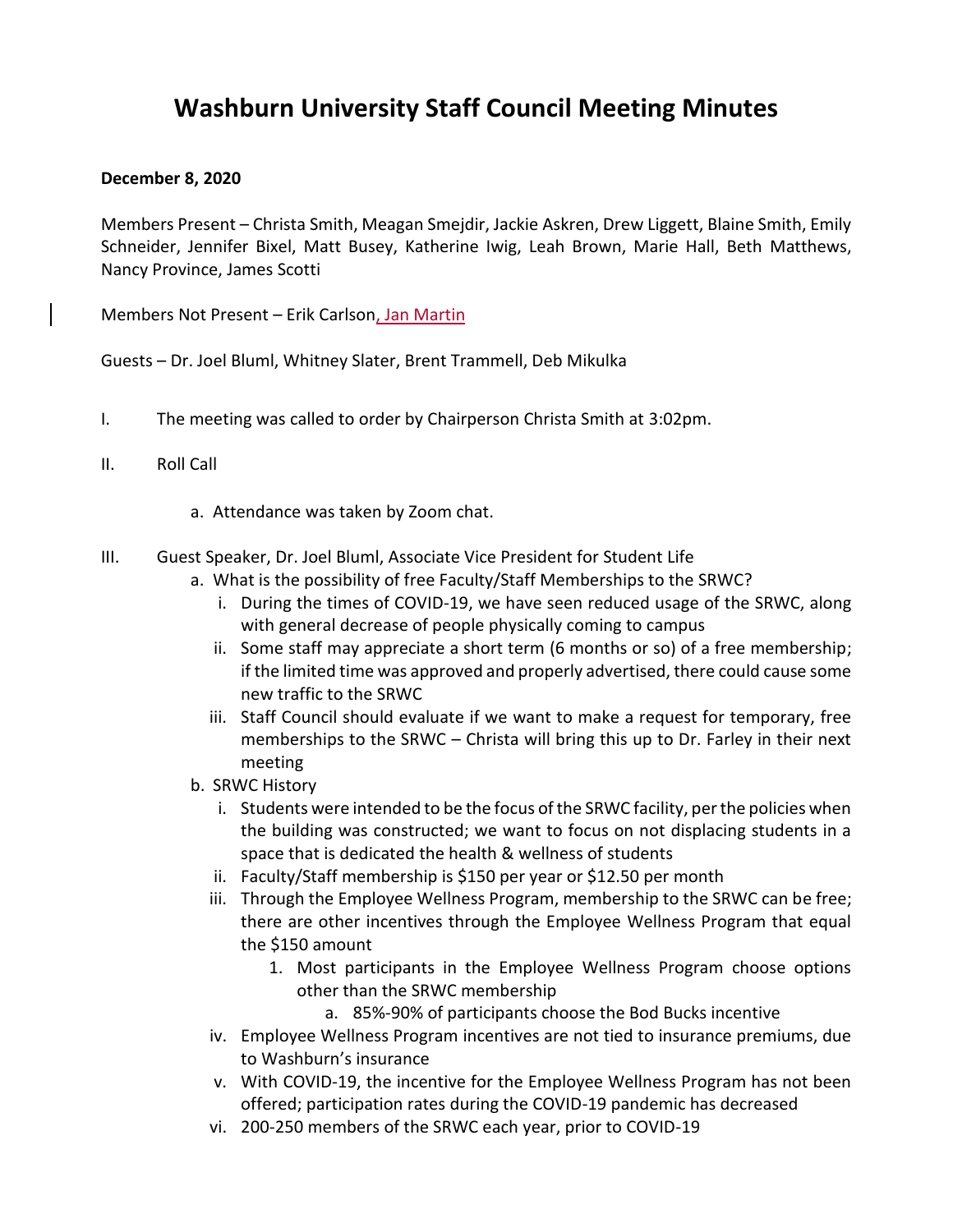- vii. The SRWC does not have any revenue expectation with paid memberships; this money goes back to the operation of the SRWC, so giving free membership could have some implications for the SRWC
- IV. Approval of November 10, 2020 Minutes (Motion)
	- a. Voting
		- i. Motion Matt Busey
		- ii. Second Jackie Askren
		- iii. Votes
			- 1.  $Yay 14$
			- 2. Nav  $-0$
			- 3. Abstain  $-0$
- V. Committee Reports:
	- a. Chair Report Christa Smith
		- i. Meeting with Dr. Farley (12/1)
			- 1. Student credit hours to be down in the spring 2021 semester
			- 2. Fall semester credit hours should be similar to the spring semester
			- 3. Residence hall occupancy has been decreased, and we expect a continued decrease in students living on campus (currently at 60% or lower occupancy)
			- 4. COVID-19 Vaccine Distribution not much information yet, but we will likely follow the public health/governmental guidelines
			- 5. We are the advisory board to the University President, so if there is anything you want Christa to bring up during their weekly meeting, please let her know!
	- b. Board of Regents Meeting Update Christa Smith
		- i. Next meeting on 12/17 at 4pm, live streamed on You Tube
	- c. All Faculty/Staff Email/Posting Committee Jackie Askren i. No Updates (likely no meeting yet)
	- d. Benefits Committee Jennifer Bixel, Emily Schneider, Christa Smith
		- i. No Updates
	- e. Food Advisory Committee Jan Martin
		- i. Winter Schedule available online; expect limited hours for both Lincoln Dining Hall and the Corner Store
	- f. Parking Ticket Committee Leah Brown and Blaine Smith
		- i. Contact Chief Enos to notify him of Staff Council members; there may not be a huge need for the committee to meet since we have fewer people on campus currently
	- g. Safety Committee Beth Mathews
		- i. Meeting on 12/1/2020
			- 1. Washburn is going to be a distribution point in Shawnee County for the COVID-19 vaccine
			- 2. Indoor Athletic Facility is scheduled to be turned over to Washburn sometime between mid-December and early January
		- ii. Next meeting will be on 1/27/2020